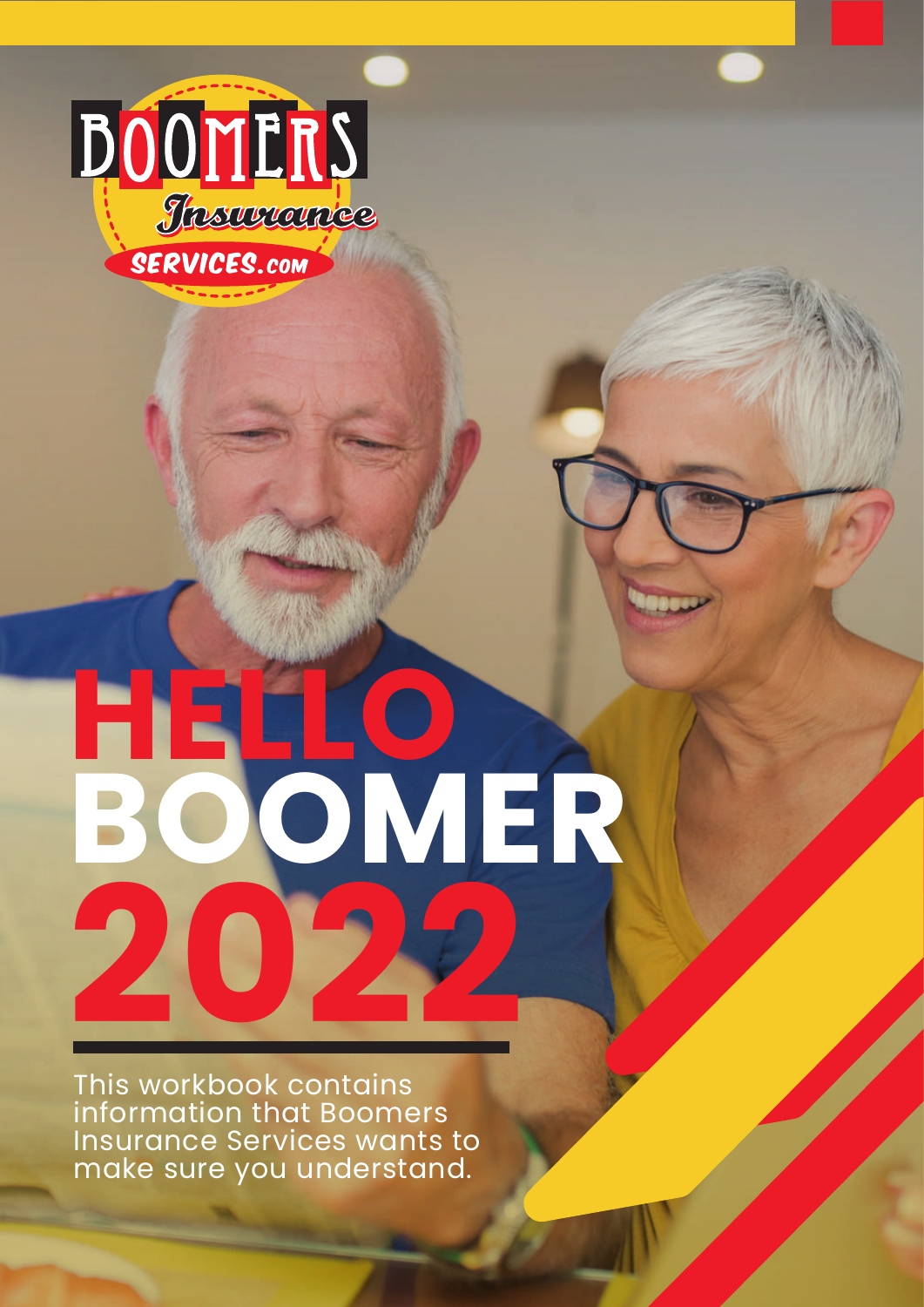# **Medicare eligibility.**

### **You're eligible for Original Medicare (Parts A and B) if:**

You're at least 65 years old, or qualify on the basis of a disability or other special situation.

### **AND**

You're a U.S. citizen or a legal resident who has lived in the U.S. for at least 5 consecutive years.

### **When can you enroll in a Medicare Advantage or prescription drug plan?**

### **Initial Enrollment Period**

Your Initial Enrollment Period (IEP) is 7 months long. It includes your 65th birthday month plus the 3 months before and the 3 months after. It begins and ends 1 month earlier if your birthday is on the first of the month. You may enroll in Part A, Part B or both. You may also choose to join a Medicare Advantage plan (Part C) or a prescription drug plan (Part D). Prescription drug coverage must be creditable or you may be subject to a late-enrollment penalty when you enroll in a plan with Part D benefits.



### **Annual Enrollment Period, October 15 – December 7**

During annual enrollment you can add, drop or switch your Medicare coverage.

### **Medicare Advantage Open Enrollment Period, January 1 – March 31**

If you are already a Medicare Advantage plan member, you may disenroll from your current plan and switch to a different Medicare Advantage plan one time only during this period.

### **Special Enrollment Period**

Depending on certain circumstances, you may be able to enroll in a Medicare plan outside of the initial enrollment or annual enrollment time frames. Some ways you may qualify for a Special Enrollment Period are if you:

- Retire and lose your employer coverage
- Move out of the plans service area
- Receive assistance from the state
- Have been diagnosed with certain qualifying disabilities or chronic health conditions
- Qualify for Extra Help

Special Needs Plans have other eligibility requirements.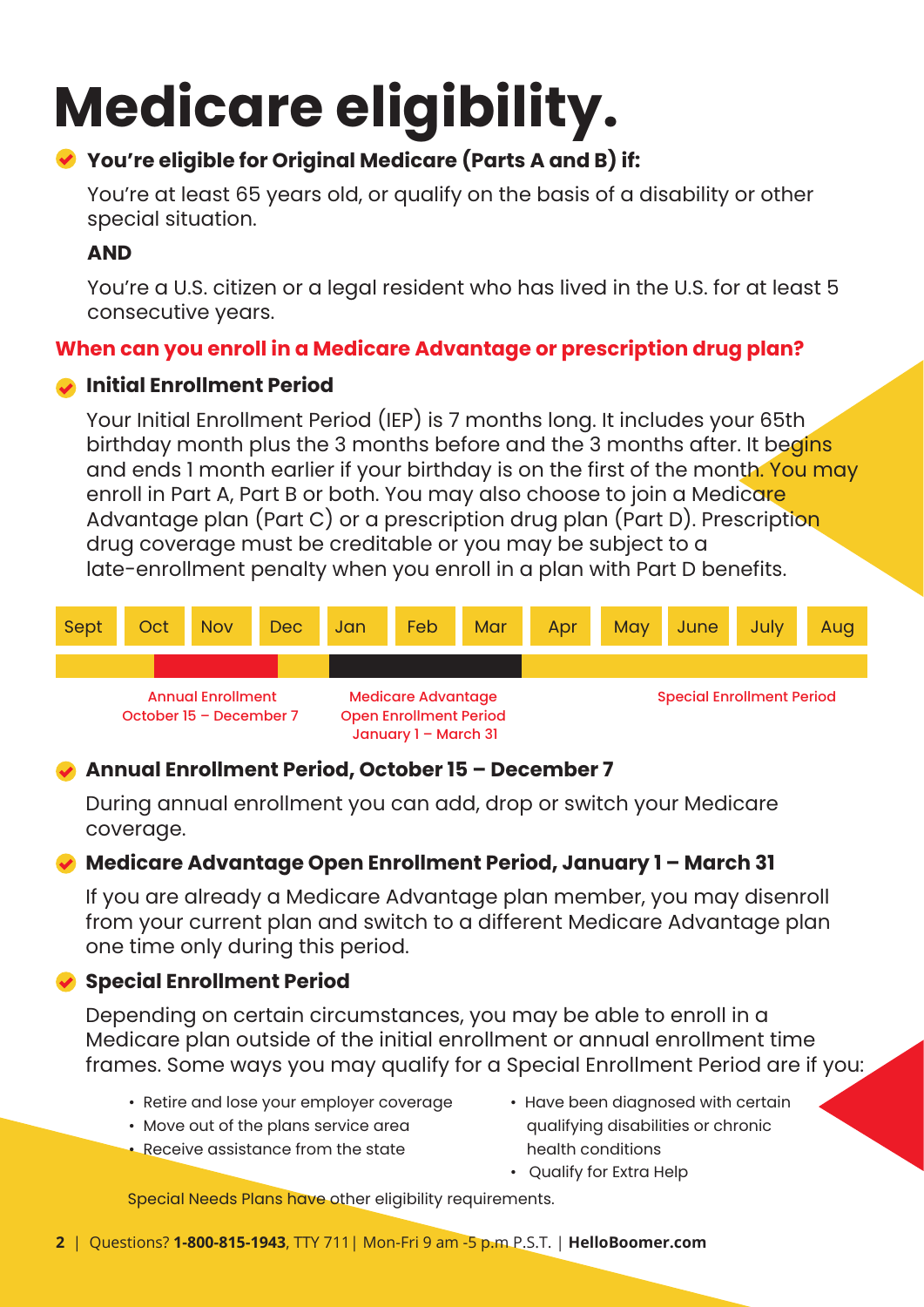### **Medicare choices.**

STEP

After you enroll in Original Medicare (Parts A and B), there are two ways to get additional coverage.



**Decide if you need additional coverage. You have two ways to get it.**

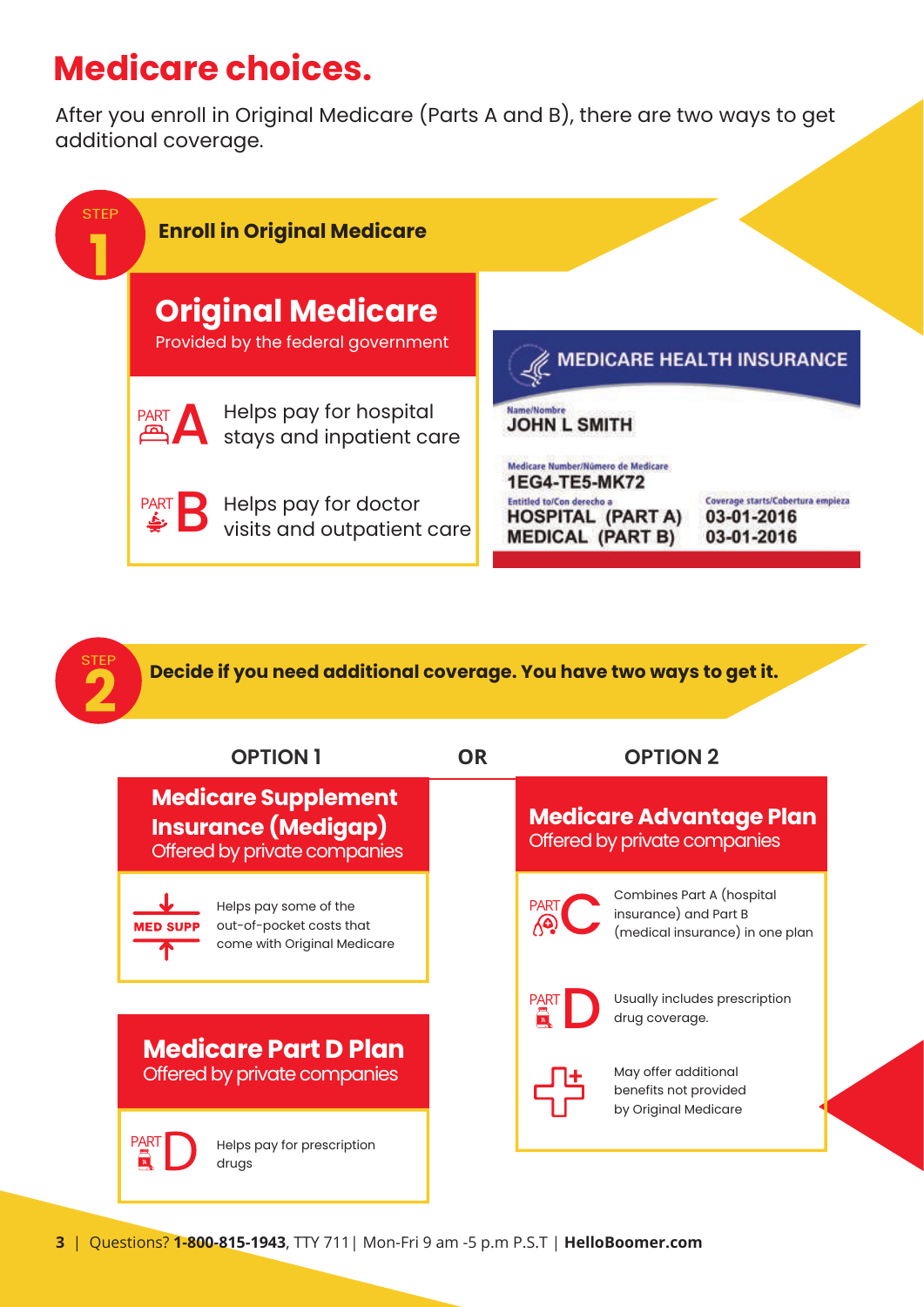### **Prescription Drug Coverage**

### **Understanding Medicare drug payment stages.**



\* If you get Extra Help from Medicare on your Part D costs, the Part D deductible and coverage gap do not apply to you.

### **Total drug costs:**

The amount you pay (or others pay on your behalf) and the plan pays for prescription drugs starting January 2022. This does not include premiums.

### **Out-of-pocket costs:**

The amount you pay (or others pay on your behalf), including the deductible, for prescription drugs you fill starting January 2022. The out-of-pocket costs also include the discount paid by the drug manufacturers while in the donut hole. This does not include premiums.

**Note:** On January 1 of each plan year, the coverage cycle starts over and the dollar limits can change. Amounts listed above reflect the 2022 plan year.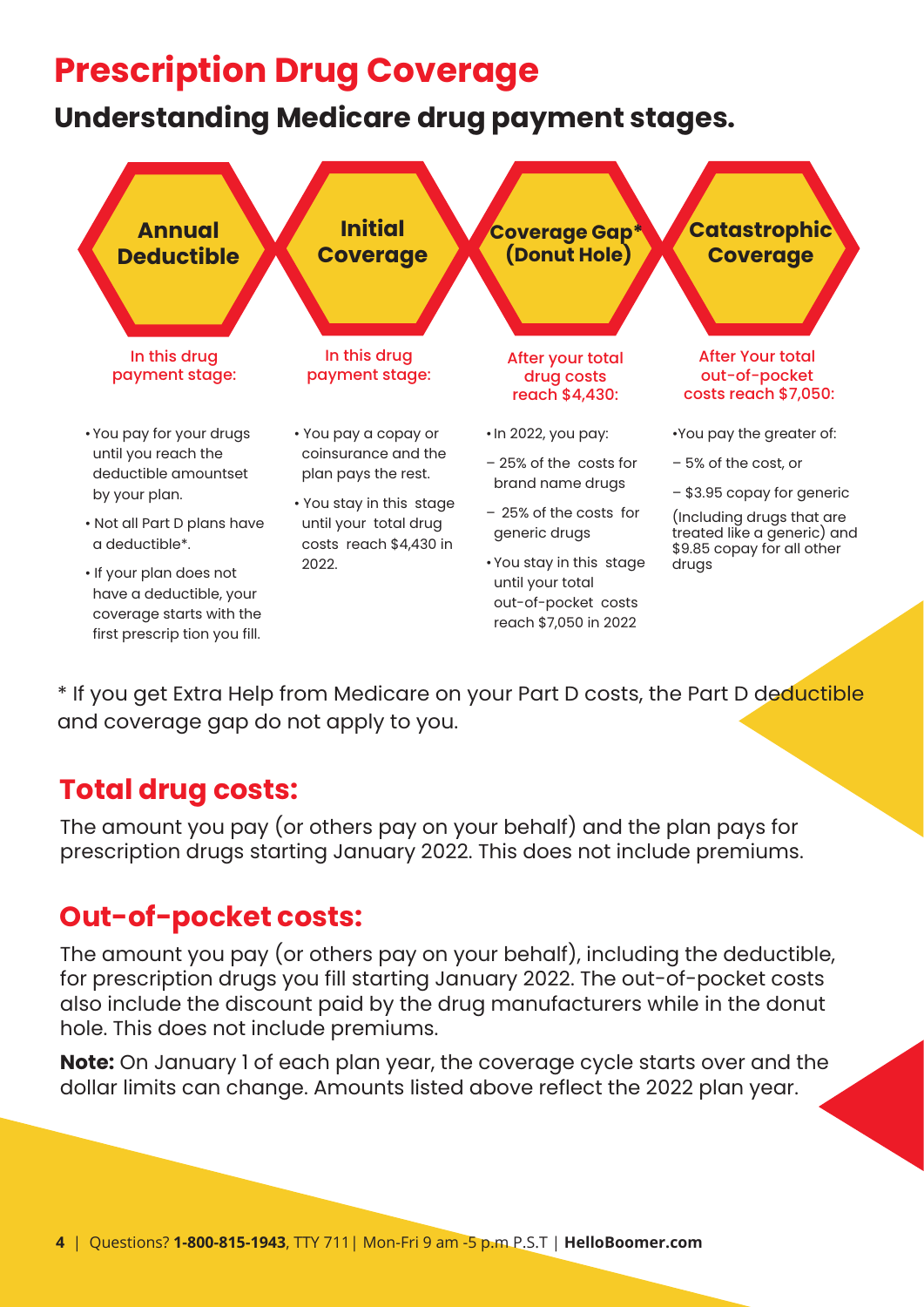### **Prescription drug coverage defined**

#### **Pharmacy network**

To receive benefits, you must use an in-network pharmacy and show your member ID card. You may receive additional discounts on your prescriptions by using a preferred retail pharmacy or by using the mail service pharmacy and having your medications delivered to your mailbox.

### **Drug list (formulary)**

A formulary is a list of the drugs that a plan covers. Each plan has its own drug list.

#### **Tiered formulary**

Many plans use tiered formularies to group covered drugs according to cost. For example:

- **Tier 1** Preferred generic drugs
- **Tier 2**  Generic drugs
- **Tier 3** Preferred brand name drugs
- **Tier 4** Non-preferred drugs
- **Tier 5** Specialty drug

#### **Step therapy**

One way your plan can help you save money on your prescriptions is by offering lower-cost drugs that can treat the same medical condition as your current brand name drugs. You may be asked to try one or more of these lower-cost drugs before the plan will cover the brand name drug you are currently taking.

#### **Quantity limits**

Some drugs have quantity limits, where the plan will cover only a certain amount of a drug for one copay or over a certain number of days. The limits may be in place to ensure safe and effective use of the drug. If your doctor prescribes more or thinks the limit is not right for your situation, you and your doctor can ask the plan to cover the additional quantity.

#### **Prior authorization**

Before the plan will cover certain drugs, it may need more information from your doctor to make sure the drug is being used correctly for a medical condition covered by Medicare. You may be required to try a different drug before the plan will cover the prescribed drug.

#### **Asking for an exception**

If you need a drug that's not currently covered by your plan, you may:

Ask the plan to cover your drug even if it is not on the drug list.

This is known as a formulary exception. Ask to waive coverage restrictions or limits on your drug. This is known as a utilization exception.

#### **Coverage decisions**

If your doctor has submitted an exception request on your behalf, generally the plan will make a decision within 72 hours. You can request an expedited decision if you or your doctor believes your health requires it.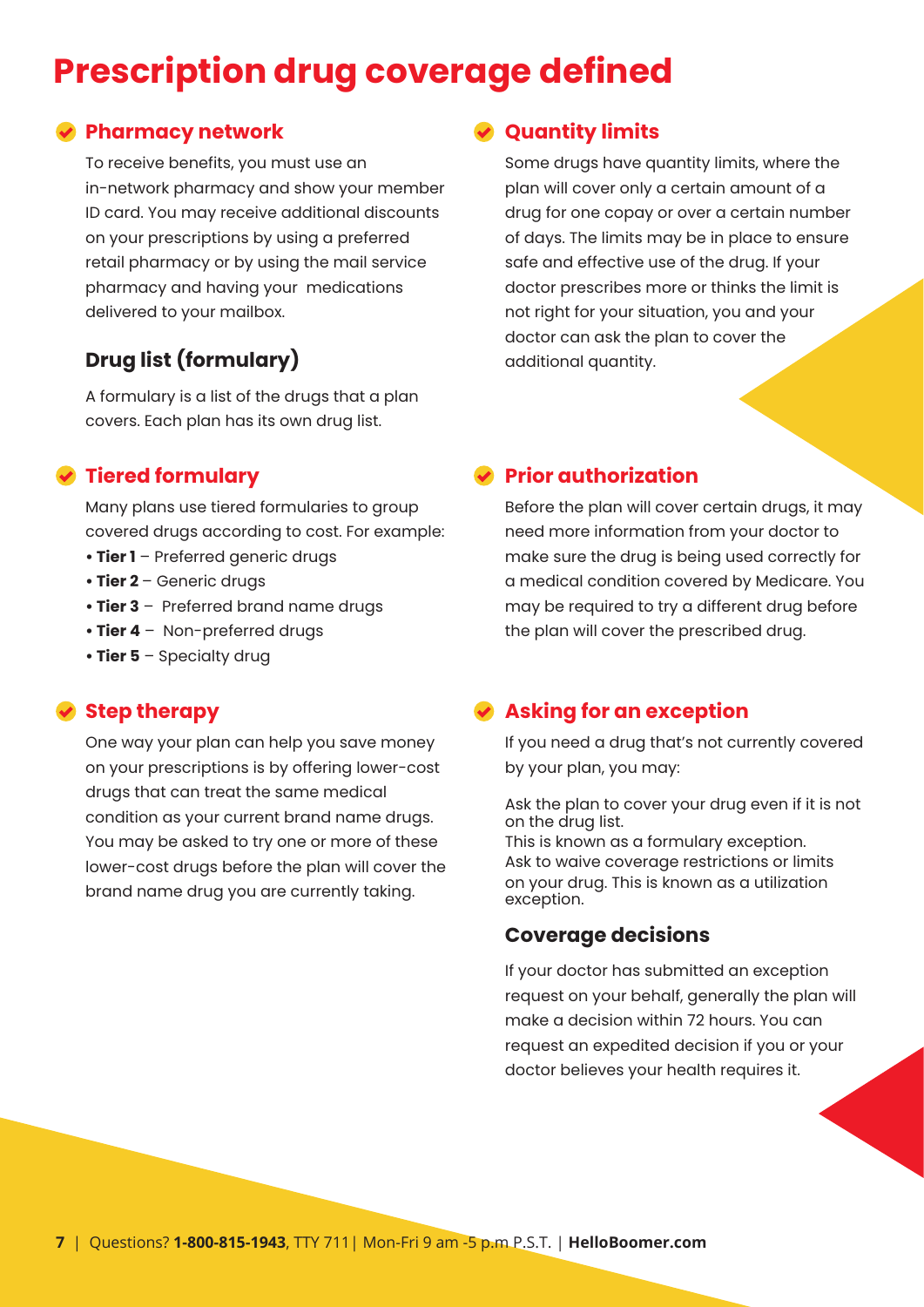### **Should I enroll in Medicare while I'm still employed?**

If you have health insurance through your employer, Medicare Parts A and B could work with your employer coverage.

Check with your benefits administrator to see if it makes sense for you to sign up for Medicare Parts A and/or B in addition to your current coverage.

**If you're told you don't need Medicare, get it in writing.**

No. If you or your spouse are actively employed and covered under an employer's health plan, you can delay enrollment in Medicare Parts A and B until the job ends.

**This doesn't apply if your employer has fewer than 20 employees.** In this case, your employer can require you to enroll in Medicare and your employer insurance will become secondary to Medicare. This means Medicare settles your expenses first and your employer insurance will not cover services that Medicare covers.

**Am I required to enroll in Medicare when I turn 65?**

**COBRA, retiree health plans, and individual health coverage aren't considered coverage based on current employment. It's important to switch to Medicare when you become eligible to avoid penalties.** 

### **Know enough to avoid the penalties**

**Medicare Parts A and B may charge premium penalties if you miss your initial enrollment dates.**

### **\$ Part A Penalties \$ Part B Penalties**

If you didn't pay Medicare taxes while working and need to pay a Part A premium, your penalty for missing your IEP would be an additional 10% of your premium for twice the number of years that you didn't enroll.

For example, if you delayed enrollment for two years, you would pay the higher premium for four years.

The Part B penalty is 10% for each year that you didn't sign up.

So, if you delay enrollment for two years, you could pay up to 20% more per month for the life of your enrollment.

**Keep in mind, these penalties are waived if you're delaying retirement and enrolling during your special Enrollment Period.**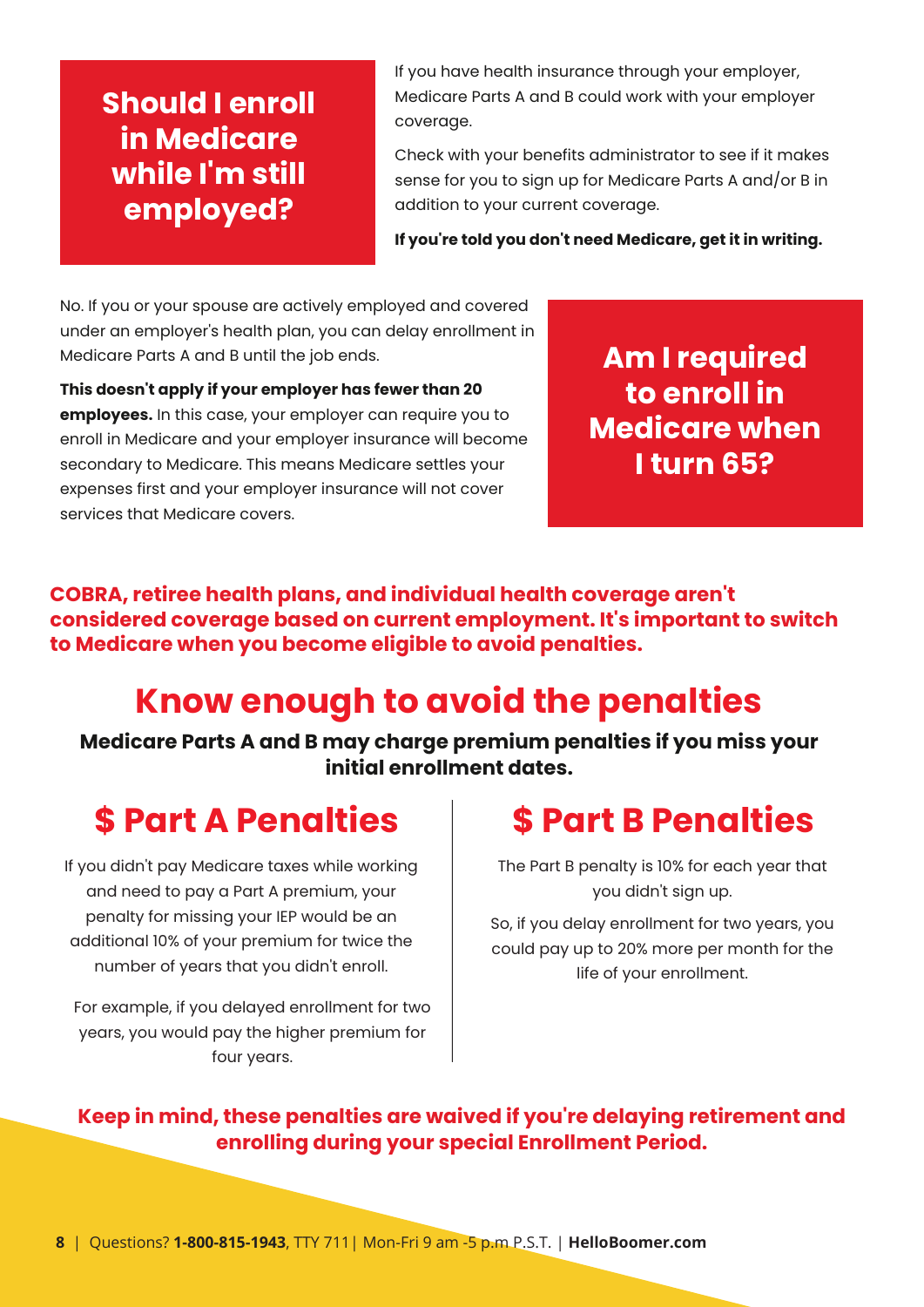### **Working Past 65?**

### **Here are some helpful facts about Medicare.**

You're turning 65 - but not ready to ride off into the sunset just yet. Like many Americans today, you plan on making the most of your Social Security benefits by retiring at 66, 67, or even later. Yet most information about Medicare focuses on retiring and enrolling at 65. **So, what to do about Medicare if you keep working? Here are answers to some important questions you may have.**

### **Retiring at 65 WS. Working Past 65**

**The Initial Enrollment Period (IEP) is the same regardless of when you choose to retire.** It's a 7-month period that begins 3 months before your 65th birthday, includes the month of your birthday, and ends 3 months after.

If you're getting Social Security benefits, you'll be automatically enrolled in Medicare Parts A and B.

You will get your Medicare card in the mail a few months before your 65th birthday. Keeping the card means you accept Medicare Parts A and B coverage and agree to pay the Part B premiums.

If you're retiring at age 65 and not yet enrolled in Social Security, your first chance to sign up for Medicare is your Initial Enrollment Period, Contact your local Social Security office or visit SocialSecurity.gov.



Medicare eligibility begins at age 65 even if your retirement does not.

During your Initial Enrollment Period, you can enroll in Medicare Parts A and B. Since you're not yet collecting Social Security benefits, you will need to take action to enroll in Medicare on your own. Contact your local Social Security office or visit Social Securty.gov.

Many people choose to enroll in Part A while they're still working because it's premium-free and works with employer Insurance to provide secondary coverage for hospital care.

Medicare Part B charges a monthly premium based on your income. Many people who have employer coverage delay enrolling in Medicare Part B to postpone paying the premium. You can sign up later during a Special Enrollment Period without penalty.

#### Additional Erollment Periods

#### General Enrollment Period (GEP) Special Enrollment Period (SEP)

If you missed signing up for Medicare during your IEP Medicare's General Enrollment Period gives you a second chance.

The GEP runs from January through March 31 of each year. Your coverage would start on July 1

Once you retire, you will be eligible to enroll in Medicare Parts A and B if you didn't sooner. **The SEP begins when your employer coverage ends or when you retire, whichever comes first, and**  lasts for 8 months. You may need to get confirmation of creditable coverage from your employer.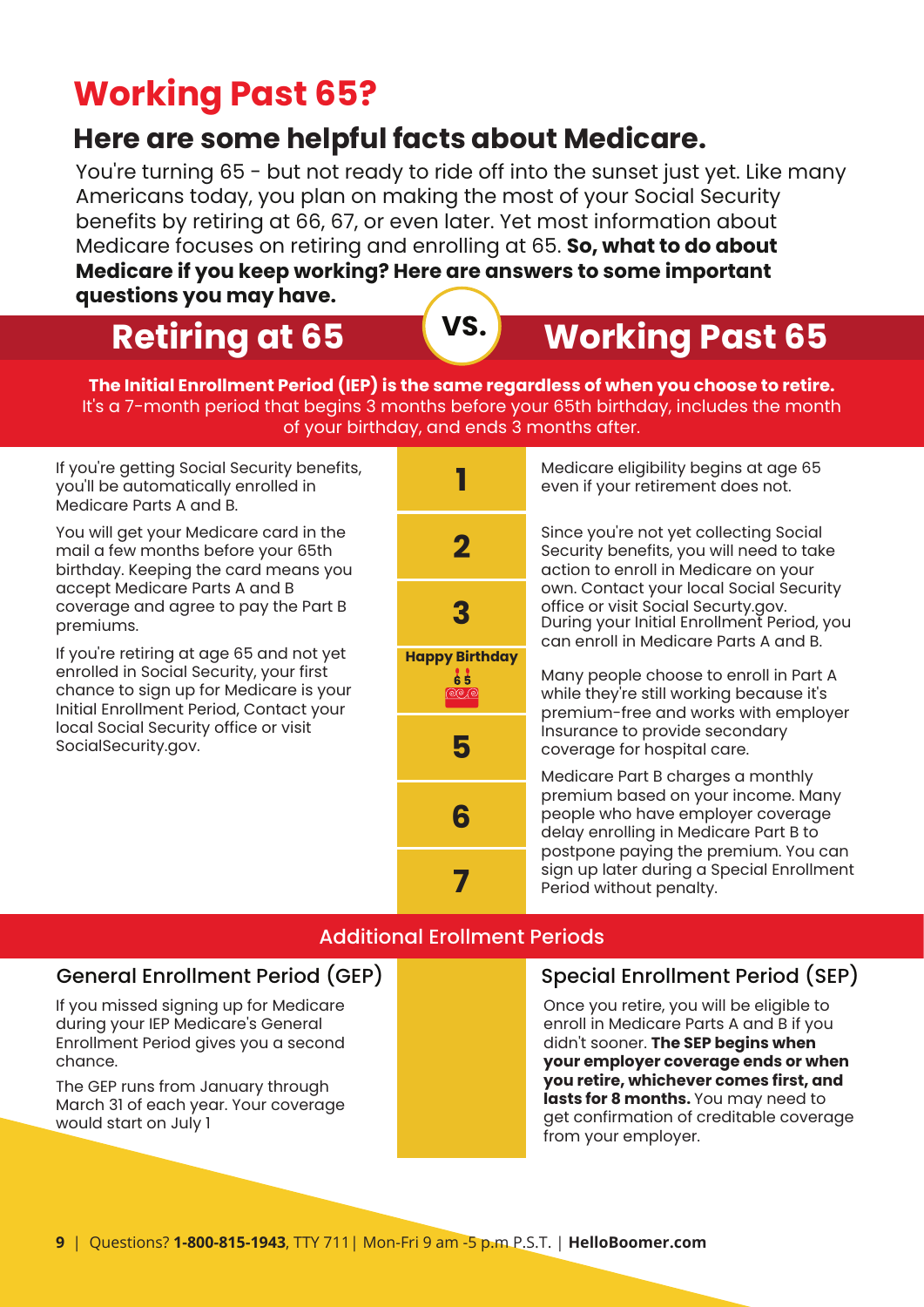### **10 important things to know about Medicare Advantage.**



#### **You must continue to pay your Medicare Part B premium.**

Medicare then gives your premium to your Medicare Advantage plan to help pay for your additional coverage.



### **10 Joining a Medicare Advantage plan may affect your current coverage.<br>If you have existing coverage or employer-provided bealth insurance and**

If you have existing coverage or employer-provided health insurance and plan to work past 65, check to see how joining a Medicare Advantage plan could affect or cancel your current coverage.

### **3** It's best to use network providers.<br>The of network bealth care and ph

Use of network health care and pharmacy providers is typically required. Using providers outside of the network may cost you more. In an emergency, you can use any provider.



### **4 You may qualify for financial assistance.**<br>Depending on your financial situation you

Depending on your financial situation, you may qualify for help paying your plan premiums or Part D medications through a low income subsidy or Extra Help.

### **5** If you enroll in Part D late, you may pay a penalty.<br>This is an additional amount charaed by Medicare

This is an additional amount charged by Medicare that will be added to your Part D premium if you go without Part D coverage for longer than 63 days in a row after your Initial Enrollment Period. Medicare Advantage plans that include Part D coverage meet Medicare coverage requirements.

#### **A Medicare supplement insurance plan (Medigap policy) is not a 6 Medicare Advantage plan.**

Medicare supplement plans are health insurance policies and are secondary to Original Medicare. Medicare Advantage plans combine Original Medicare Parts A and B, and sometimes Part D, into a single plan.



### **7 Keep your member ID card handy.**<br>Members must present their memb

Members must present their member ID card, not their Original Medicare card, when receiving services.

### **8** Medicare Advantage offers the same protection as Original Medicare.<br>Even though Medicare Advantage plans are privately administered, you

Even though Medicare Advantage plans are privately administered, you still have the same rights as with Original Medicare.

### **g Medicare Advantage has you covered.**<br>Medicare Advantage plans must cover a

Medicare Advantage plans must cover all the services that Original Medicare covers and may offer additional benefits. Important: Hospice care is still covered under Original Medicare. You may also receive more benefits if you have TRICARE for Life or VA coverage.

## **10** You have a built-in financial safety net.<br>Your plans appual out-of-pocket maximu

Your plans annual out-of-pocket maximum is your safety net that ensures you'll never pay more than a certain amount out of pocket in a given plan year for covered medical services.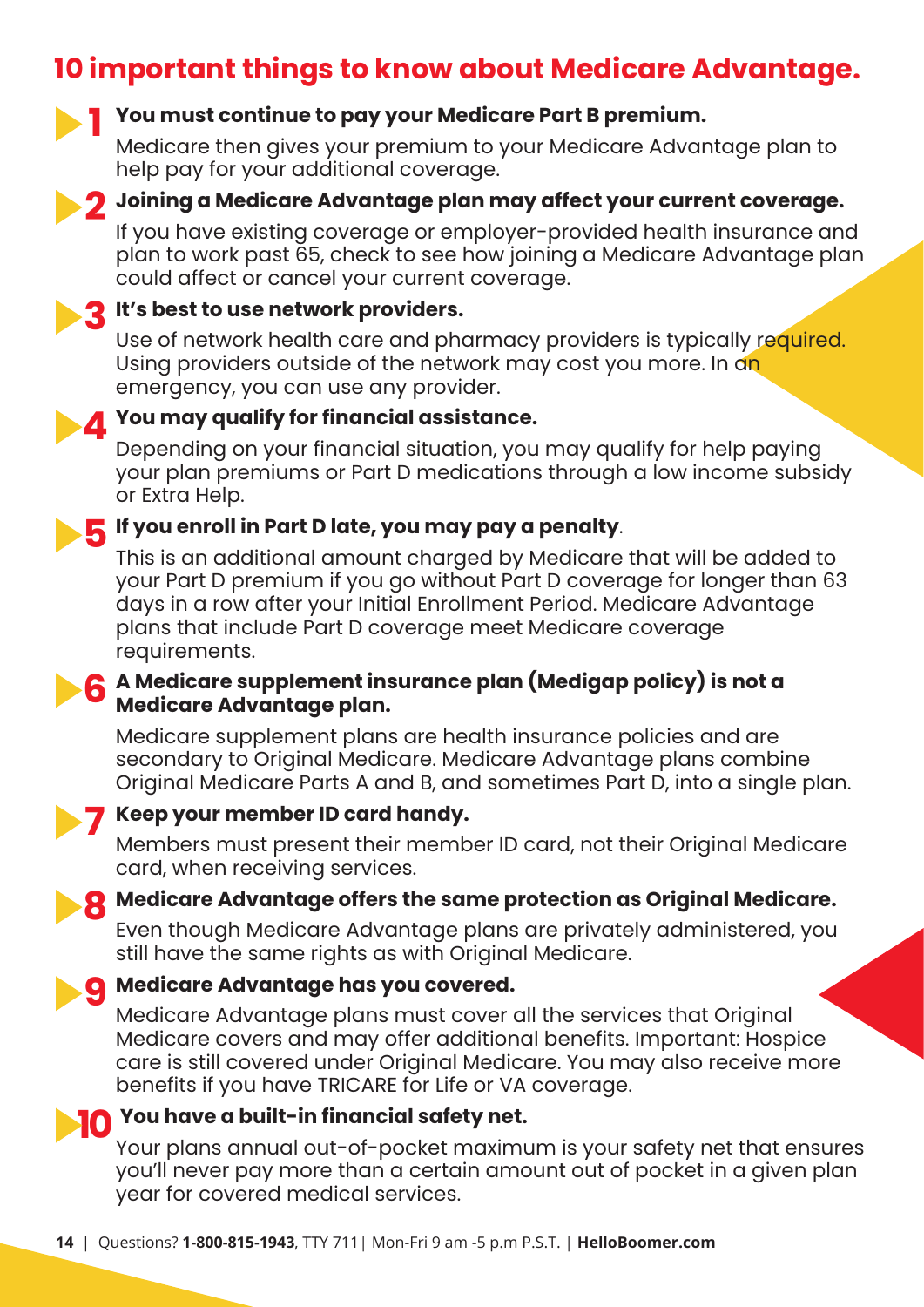### **Things to Consider Before You Enroll**

### **What is your current Medicare status and eligibility?**

Your current life situation, such as your age and employment status, will affect your Medicare needs and choices. Find which of the descriptions below best fits you:



### **Currently enrolled in Medicare**

- Make sure to review your coverage and budget needs at least once every year.
- Review the Medicare plan choices in your area.



**3**

#### **Eligible for Medicare and working**

- If you have employer-provided health insurance, consult with your benefits administrator to see how Medicare might work with your current coverage.
- If you don't have employer-provided insurance, review the Medicare plan choices in your area.

#### **Eligible for Medicare and not working**

- If you have benefits through your previous employer, check with them before making any changes.
- Talk to a licensed agent to determine when you can enroll in a Medicare plan.
- Review the Medicare plan choices in your area.

**4**

**5**

### **Eligible for Medicare and retiring soon or losing coverage**

- If you will have retiree benefits through your employer, talk to your benefits administrator to understand how Medicare might work with your retiree benefits.
- If you're losing your employer-provided coverage or if retiree coverage isn't available to you, review the Medicare plan choices in your area.
- If your family or dependents are currently on your employer or plan sponsored coverage and not yet eligible for Medicare, advise them to consider COBRA or the individual plans in your area.

### **Not eligible for Medicare and retiring soon or losing coverage**

- Explore COBRA. Under COBRA, workers at companies with 20 or more employees can keep their employer-sponsored coverage for at least 18 months after leaving their jobs.
- The employee must pay the full cost of the policy.
- Review the individual plan choices in your area.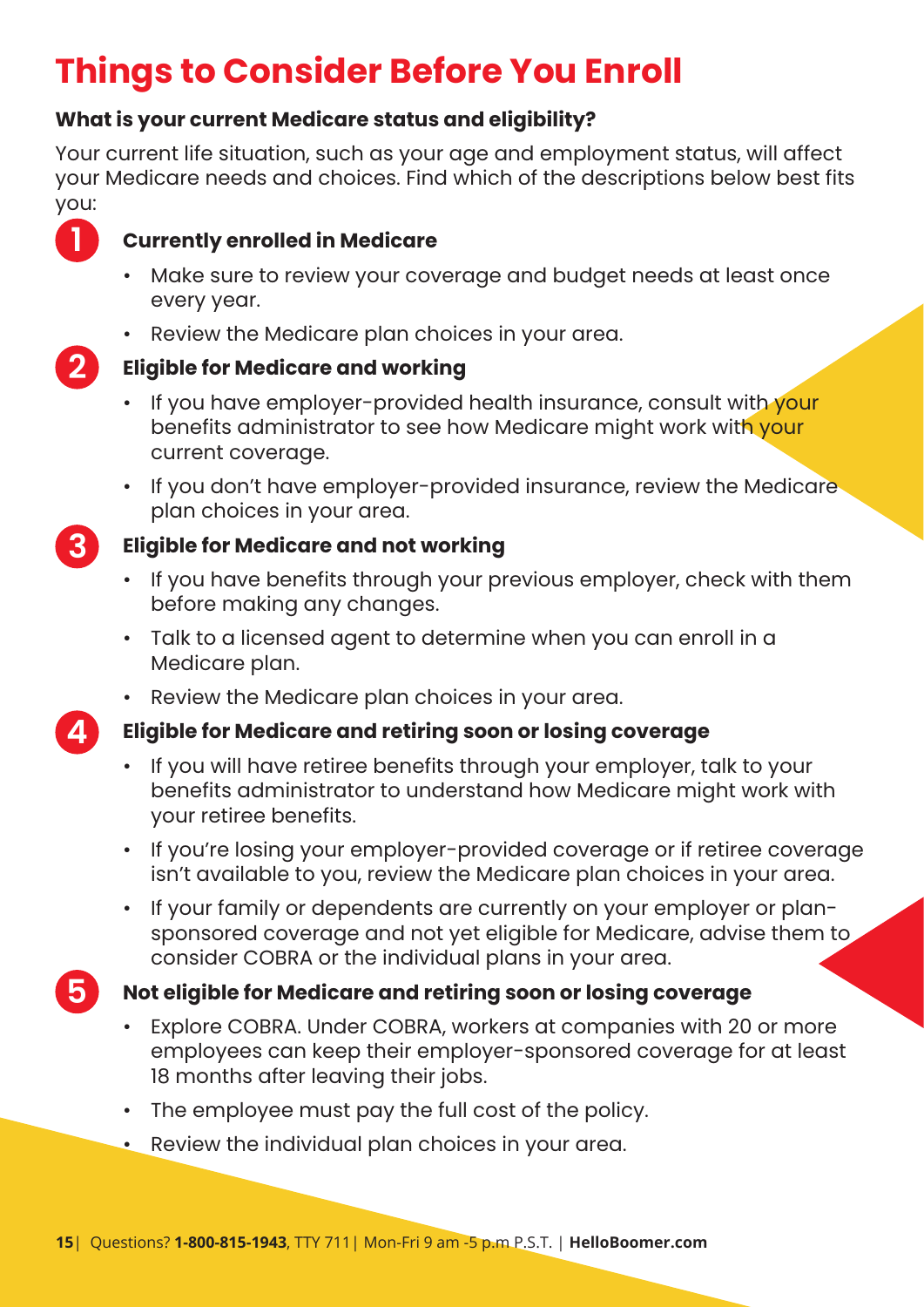### **Do you know what Extra Help is with Medicare prescription drug plan costs?**

Anyone who has Medicare can get Medicare prescription drug coverage. Some people with limited resources and income **may quality for extra help** to cover the cost of monthly premiums, annual deductibles and prescription copayments related to a Medicare prescription drug plan. The Extra Help is estimated to be worth about \$4,000 per year. Many people qualify for these important savings and don't even know it.

### **To qualify for Extra Help:**

- **•** You must reside in one of the 50 states or the District of Columbia;
- **•** Your resources must be limited to **\$14,790** for an individual or **\$29,520** for a married couple living together. Resources include such things as bank accounts, stocks and bonds. We **do not** count your home, car or any life insurance policy as resources **and**
- **•** Your annual income must be limited to **\$19,320** for an individual or **\$26,130** for a married couple living together. Even if your annual income is higher, you still may be able to get some help. Some examples where you may have higher income and still qualify for Extra Help include if you or your spouse:
- **-** Support other family members who live with you,
- **-** Have earnings from work, or
- **-** Live in Alaska or Hawaii.

### **How do I apply?**

Applying for Extra Help is easy. Just complete Social Security's Application for Extra Help with Medicare Prescription Drug Plan Costs (SSA-1020). Here's how:

- Apply online at: **www.socialsecurity.gov/extrahelp**
- Call Social Security at 1-800-772-1213 (TTY 1-800-325-0778) to apply over the phone or to request an application; or
- Apply at your local Social Security office.